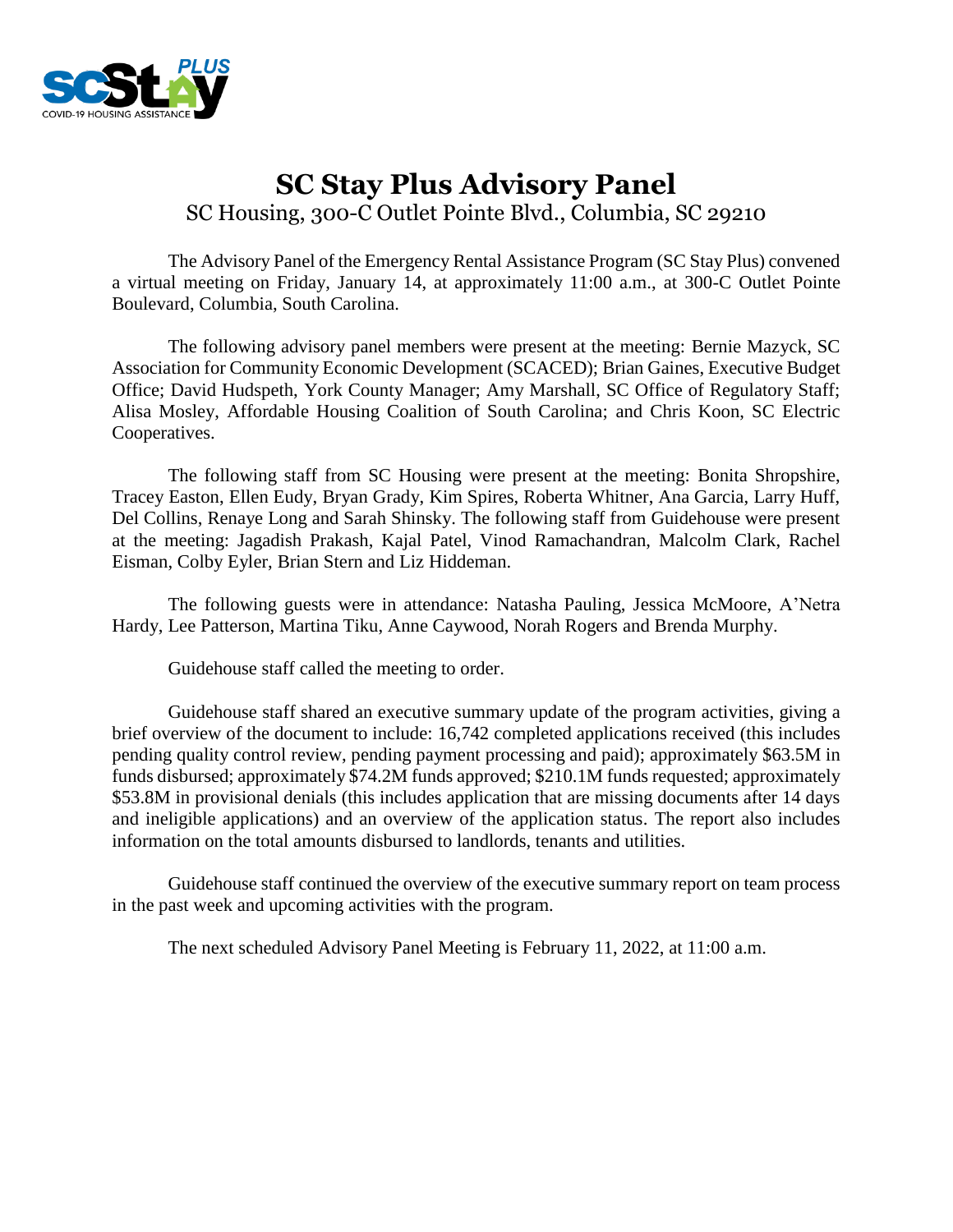



## **Weekly Advisory Panel Report**

**Friday, 01/14/2022**

#### **Executive Summary,**

As of January 14<sup>th</sup> at 6 am ET



<sup>•</sup> 61,971 total applications received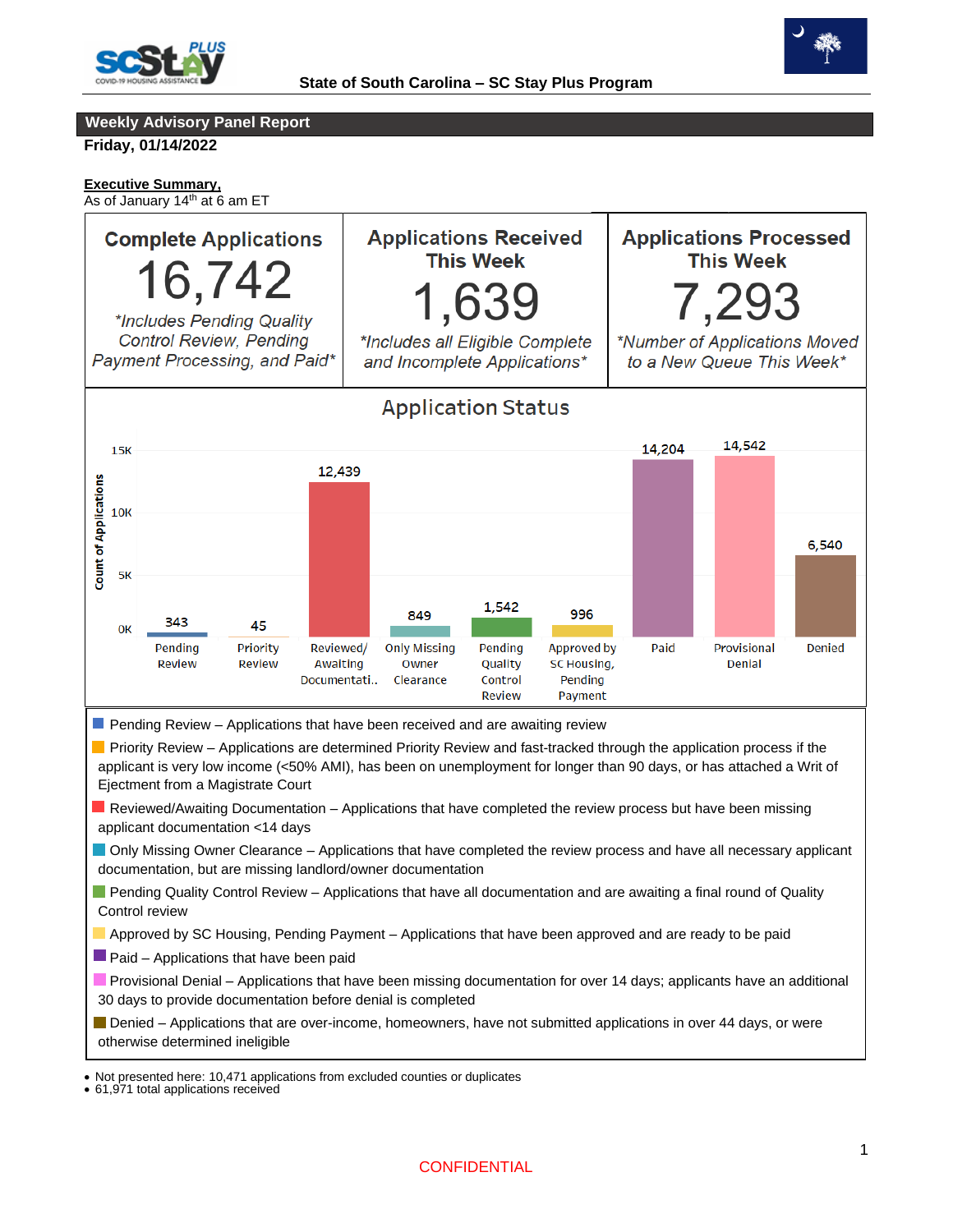

#### **State of South Carolina – SC Stay Plus Program**





## **Funds Disbursed by Recipient**

| Amount Disbursed to<br>Landlords<br>\$47,804,237.81 | <b>Amount Disbursed to</b><br><b>Tenants</b><br>\$9,754,354.64 | <b>Amount Disbursed to Utilities</b><br>\$5,915,696.47 |
|-----------------------------------------------------|----------------------------------------------------------------|--------------------------------------------------------|
|-----------------------------------------------------|----------------------------------------------------------------|--------------------------------------------------------|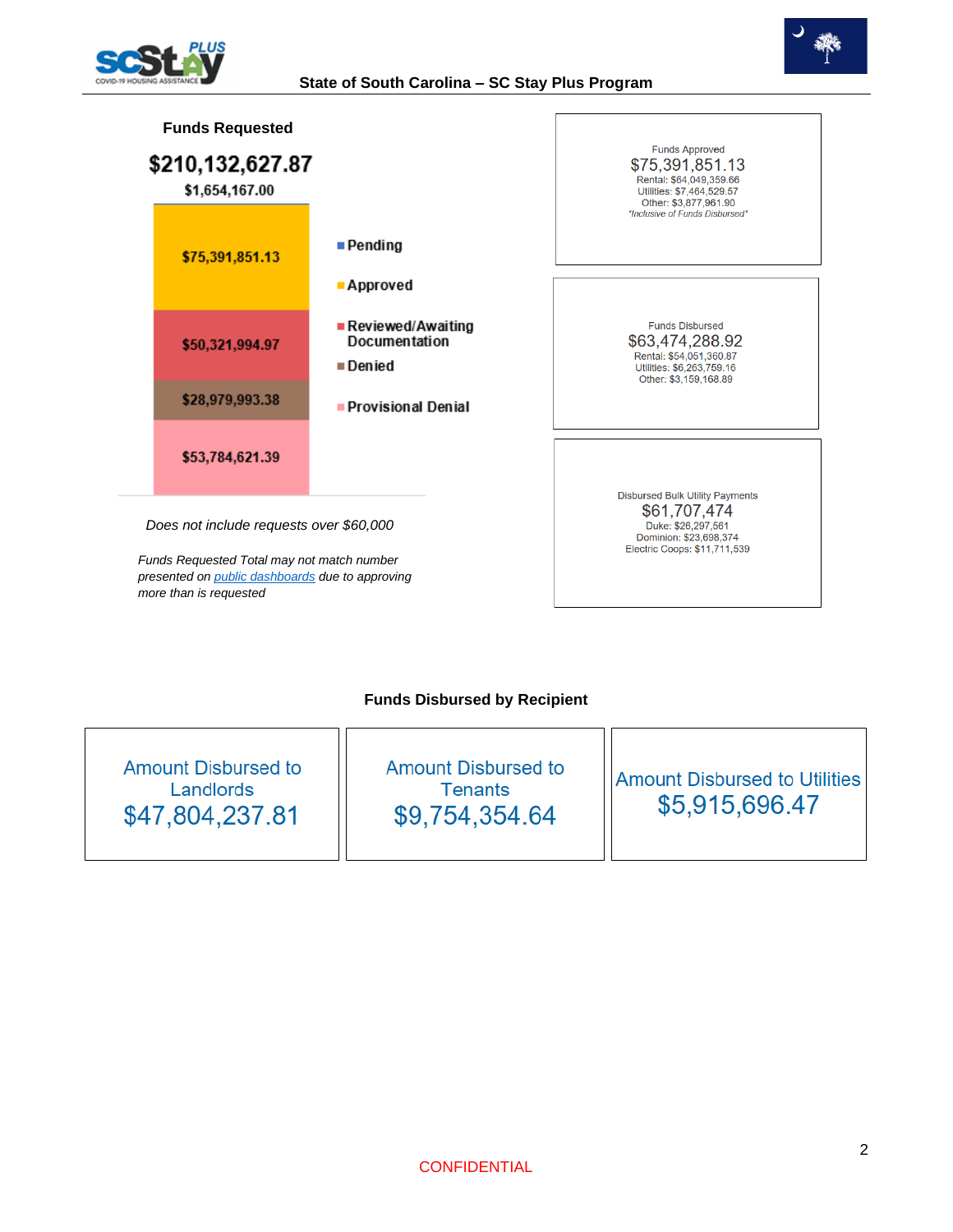





## **Applications Received by County**

\*\*Please note many of the centers serve counties surrounding the counties in which they are located\*\*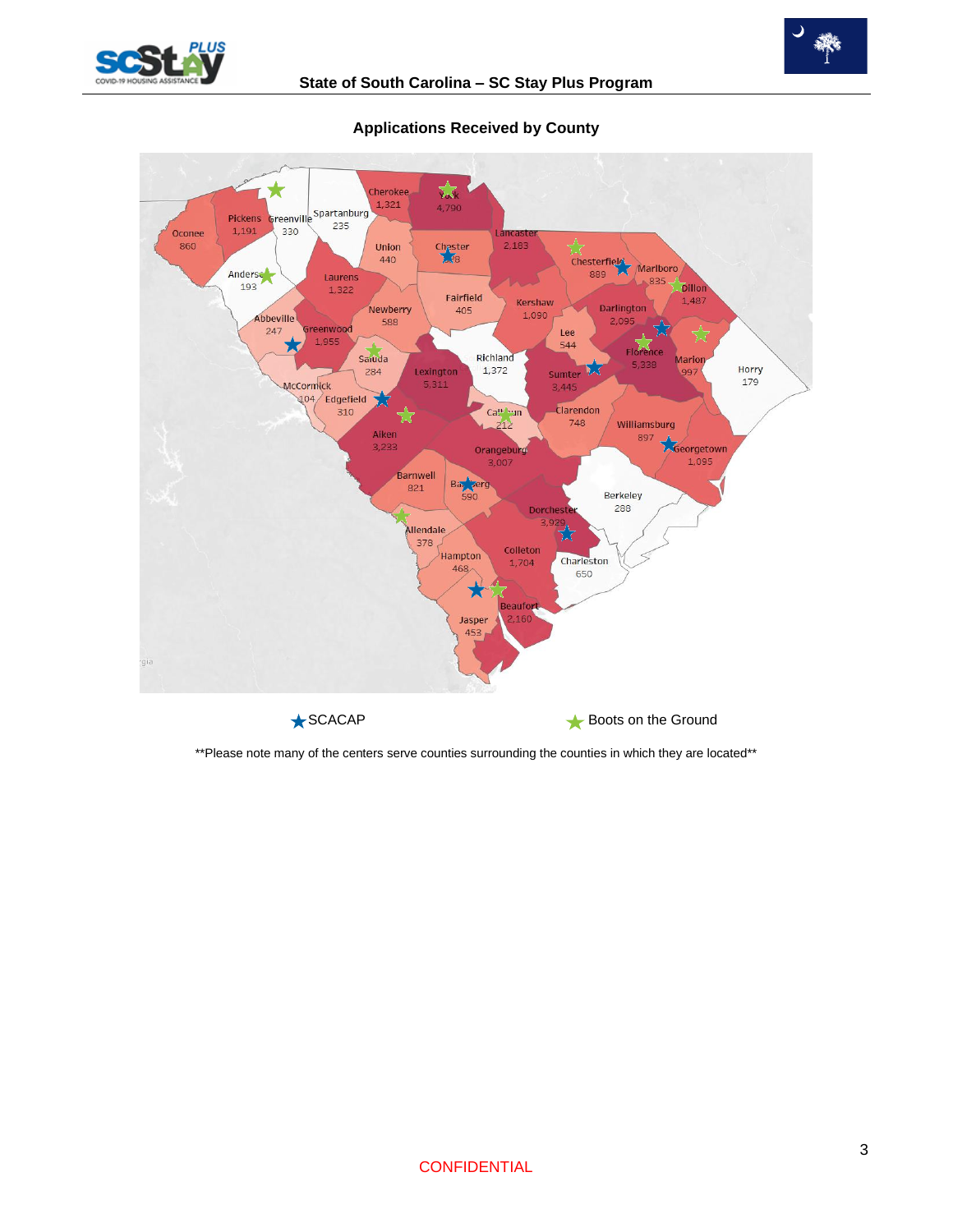



# **Team Progress (since 1/7)**

- Program Design
	- $\circ$  Recertification module finalized and ready to be shared with all applicants who already received funding
	- $\circ$  Survey for Utility partner customers (for application of bulk utility payments) has been finalized and is ready to send out
- Application Review and Determination:
	- o 7,293 applications processed this week
	- o Continuing to process applications and priority cases
	- $\circ$  Since last meeting, sent payments to 1,832 households for a total of \$14.6M and approved 3,921 applications
	- $\circ$  Analysis of applications within the Reviewed/Awaiting Documentation queue to identify opportunities/updates to policies to make decisions
		- Provided recommendations for treatment of applications missing one or more of the following documents: lease, ledger, and owner information
	- o Escalation module is now functional and being used to track special cases.
- Communications
	- o Expanding the boots on the ground team (BOTG) for enhancing applicant support capacity. The goal is supporting the program's efforts on engaging with applicants who are missing documents required to complete their application(s).
	- $\circ$  Finalized draft communication materials for outreach to County Administrators in counties with lower than anticipated application submissions. This includes draft language for:
		- **Email outreach**
		- Sample email/website copy
			- Offer of additional support from the team
	- o Continued collaboration with SCACAP
	- $\circ$  Ongoing support/outreach with faith-based organizations to spread word about the program
	- $\circ$  Developed a short video to provide a summary of the SC Stay Plus program and the application process for Magistrate Courts and clerks. The goal is to encourage courts to direct applicants to the rent and utility assistance program before moving on a non-payment eviction case.
	- o Published a public-facing dashboard of program statistics
- Monitoring and Compliance
	- $\circ$  Ongoing periodic updates of review checklist to align with program design updates
	- $\circ$  Continued review of payments to verify no duplicate checks are being issued for rental, utilities, and other payments.
- Payment:
	- o Program continued biweekly payment cadence

## **Upcoming Activities**

- Program Design
	- o Recertification module will be sent out early next week
	- o Submission of Quarter 4 Treasury Report on 2/1
	- $\circ$  Send out survey to Utility partner customers and receive responses for application of bulk utility payments
- Application Review and Determination
	- $\circ$  Upgrades and views will be built in Podio to enable staff at all levels track cases and incoming documentation.